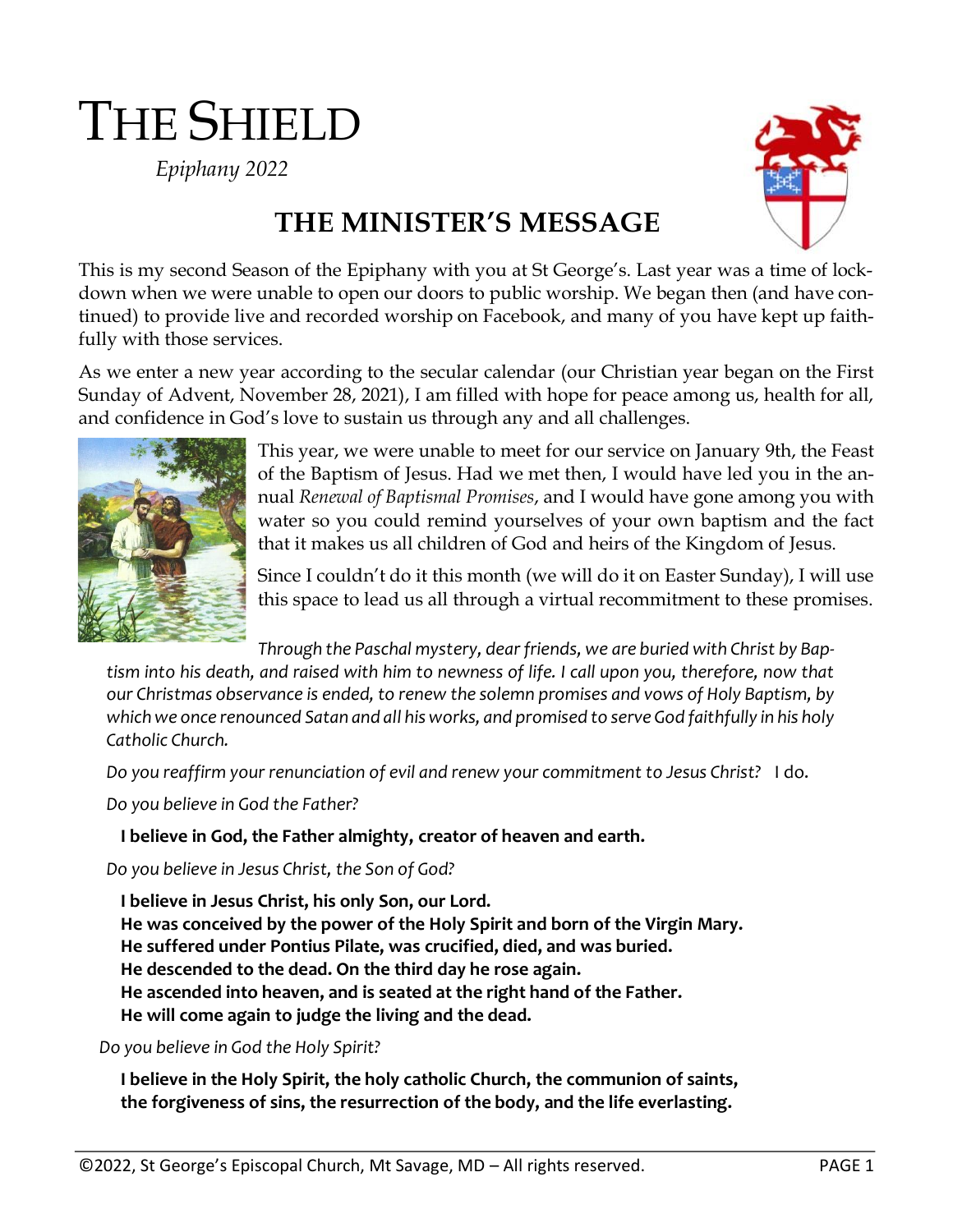*Now that you have affirmed what you believe, I ask you to state how you intend to live your faith. The response to each question is* "**I will, with God's help.**"

- Will you continue in the apostles' teaching and fellowship, in the breaking of bread, and in the prayers?
- Will you persevere in resisting evil, and, whenever you fall into sin, repent and return to the Lord?
- Will you proclaim by word and example the Good News of God in Christ?
- Will you seek and serve Christ in all persons, loving your neighbor as yourself?
- Will you strive for justice and peace among all people, and respect the dignity of every human being?

*May our Lord give you strength and commitment to be faithful to these promises in every moment of your life, and may the power of the Holy Spirit fill you with the grace to endure all temptations and challenges, so you may be a beacon of light to all those around you. Amen.*



EPIPHANY means "revelation" or "uncovering what was hidden." For me, it is a time of reflection on the many things I don't understand. One of them is the growing animosity (I might call it "hatred") among my fellow citizens. A nation whose money proclaims "*E pluribus unum*" (which means *One out of many* or *Many becoming one*) seems to be forgetting its sacred commitment, not to mention the 246 years of dedicated effort to forge a united republic in a world where true democracy is often a minority opinion.

As I considered these five baptismal promises, it became clear to me that the last two of them would serve well as a creed or set of promises for all citizens of our country.

Looking at each person as if he or she is created in the image of God (however we understand or worship the Supreme Being) would certainly change our behavior and words toward them.

Loving our neighbors, especially those with whom we disagree, or who are different from us, would bring us closer to being the kind of children God desires us to be.

Working in all the aspects of our lives to encourage and enable liberty and justice for all, peace among all people, and respecting the dignity of everyone, would help to rule out the kinds of violence, hatred, and rejection that are so harmful to our society today.

If only every citizen made these commitments and kept them, instead of just those of us who renew our promises each year!

I pray this holy season of revealing and uncovering what is hidden will fill you with joy at the bounty and power of God to overcome evil, and you will truly be beacons of light, life, and love in the world around you. May God give you the strength and resolve to do this.

May God bless and keep us all!

## **Father Tom +**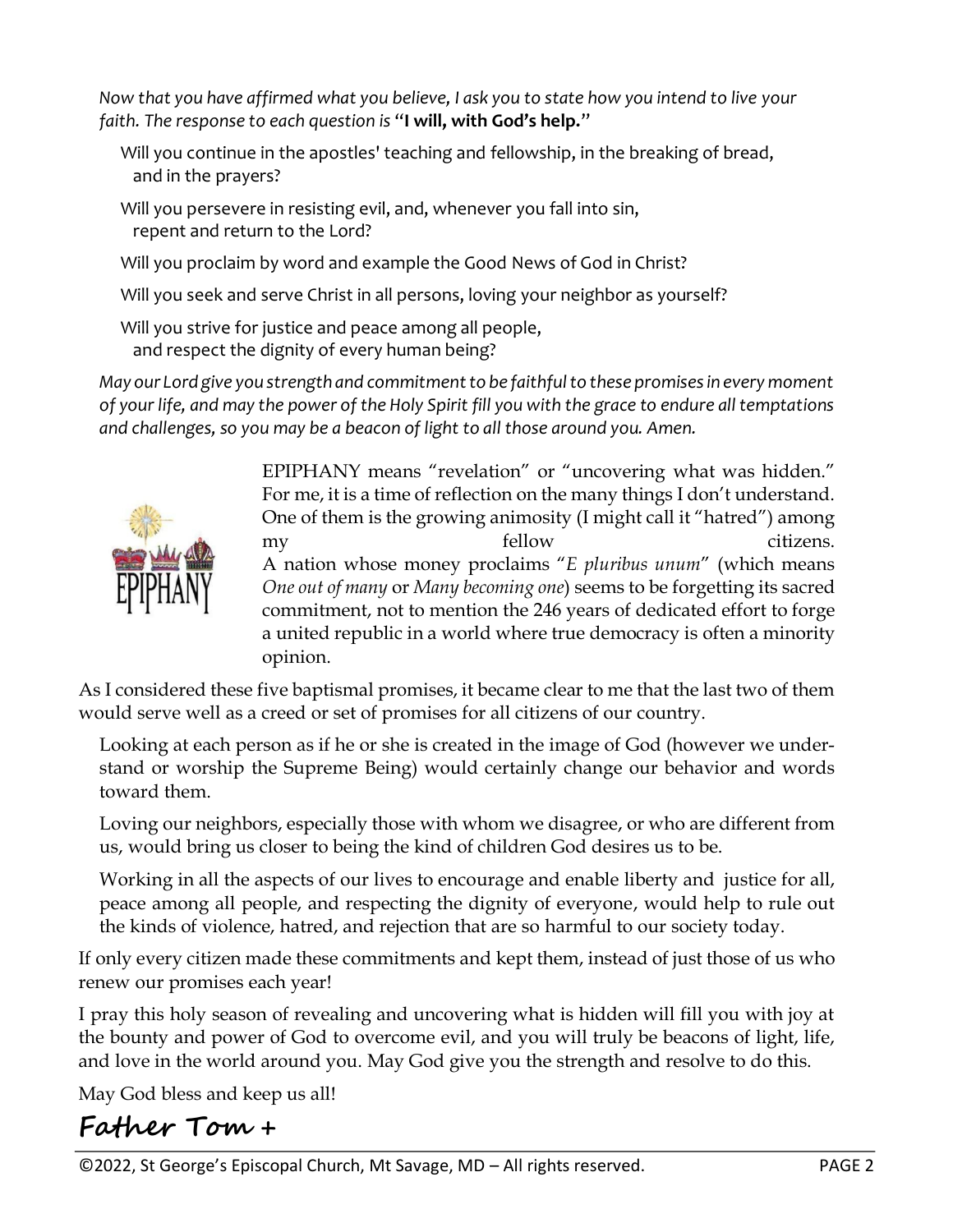### **PRAYER AS I PUT ON MY MASK**

Creator God, as I prepare to go into the world, help me to see the **sacrament** in the wearing of this cloth let it be *an outward sign of an inward grace* a tangible and visible way of living love for my neighbors as I love myself.

Christ Redeemer, since my lips will be covered, uncover my heart so people can see my smile in the crinkles around my eyes.

Since my voice may be muffled, help me to speak clearly, not only with my words , but with my actions.

Sanctifying Spirit, As the elastic touches my ears, remind me to listen carefully and full of care—to all those I meet.

May this simple piece of cloth be shield and banner, and each breath it holds be filled with your love.

In your Name and in your love, I pray. Amen

*— Rev. Dr. Richard Bott, Moderator of the United Church of Canada*

### **A MEDITATION ON THE BAPTISM OF JESUS January 9, 2022**

*"You are my Son, the Beloved; with you I am well pleased." [Luke 3:22]*

The gospels disagree on who heard these words of God. In the Gospel lesson for the Feast of the Baptism of Jesus, Luke says only "a voice came from heaven." He doesn't tell us who heard God's voice – only Jesus? or also John? or everybody standing around there?

The baptism of Jesus is one of the few events in his life that appears in all four gospels, although not always in the same words, or with the same details.

But regardless of who heard the words, or exactly what they were, the important thing is that we hear them today, and they fill us with conflicting emotions. On the one hand, they are a marvelous affirmation of our belief that Jesus is really the Son of God, and that everything he did and said is pleasing to God, and is what God sent him to do.

I believe all four gospels wanted to get this message across. Remember that they were not live television reports from the scene of the action. In fact, they were most often oral histories, repeated many times over the years before they were written down for us. And yet, they were such important words that their meaning and impact comes through clearly to us.

But when Jesus heard them, his immediate reaction was uncertainty. He just didn't know what to do about them, so he headed out into the wilderness to pray and meditate about them for "forty days" (meaning simply "a long time").

We do know that, while he was there, he wrestled with what God's words meant.

*Was he to live with his every need met miraculously, so that all he had to do was ask for anything and it would be provided? Was he a powerful ruler to whom all the nations of the world would have to bow down?* 

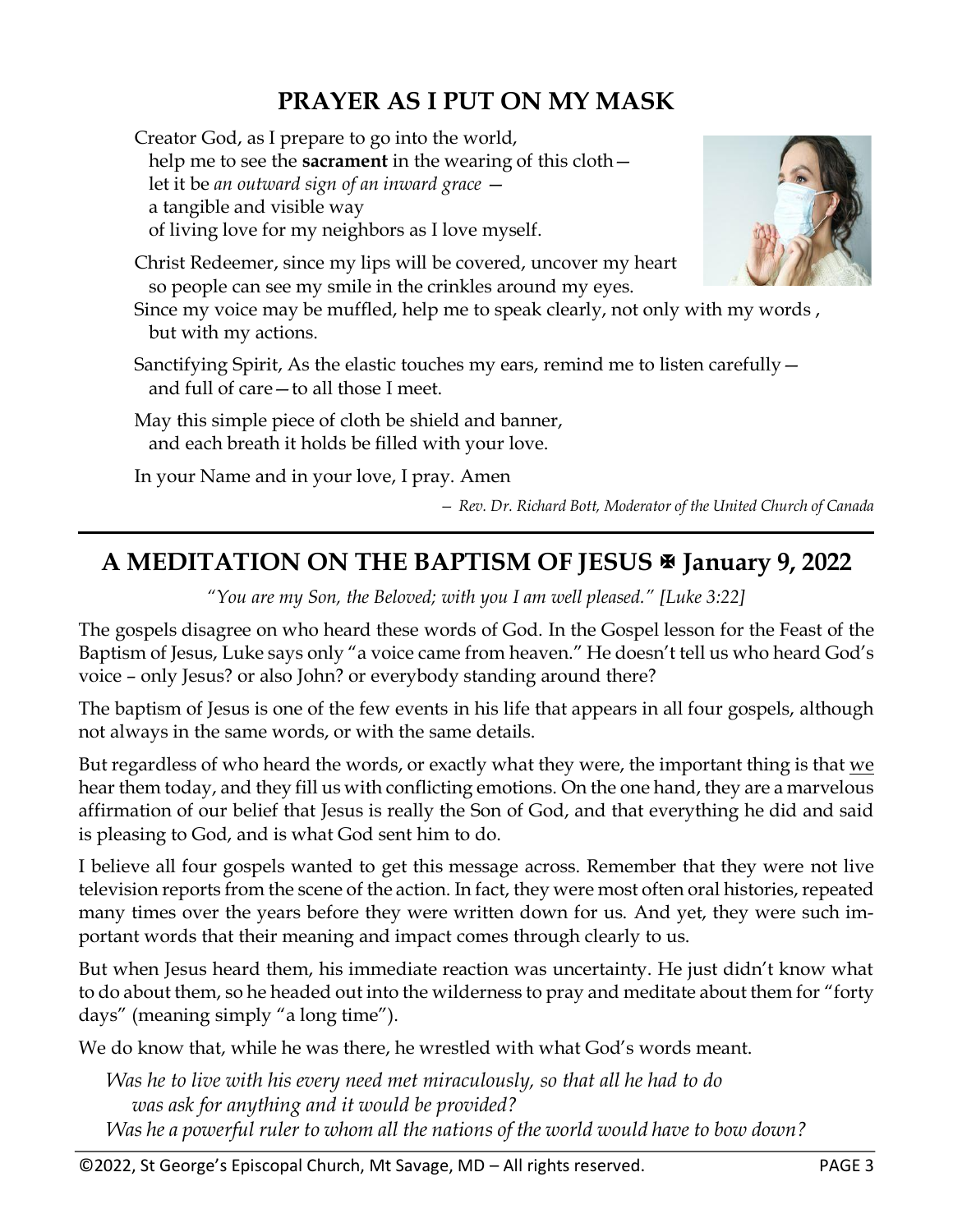#### *Was he a superpower who could jump off tall buildings without getting hurt?*

The answer to all these questions is "no." Jesus was fully human – a man just like you and me, and he had to struggle like us to understand what God expected of him. And his struggle, as we've heard, wasn't easy – it was like fighting a battle with all the conflicting thoughts and temptations inside his mind.

I think the one thing Jesus could count on – something he could come back to, whenever he had doubts or was unsure what to do – was the simple, affirming statement from God: "you are my beloved child, and I am pleased with you."

Jesus carried God's message through all that happened to him:

When his family doubted his sanity and wanted him to just come home and be a carpenter. When his synagogue was outraged at his preaching and wanted to push him off a cliff. When many of his followers found his teachings too difficult and just walked away from him.

And I guess, I *hope*, he remembered God's words when he hung on the cross, dying for you and me: "You are my child. I love you. I am pleased with what you are doing."

But you know something? Those words from God are not just for Jesus.

No, they have come down to us over nearly two thousand years, and they are immortalized in all four gospels, because they are for  $us$  – they are spoken by God to you and me:</u>

#### *"You are my child. I love you. I am pleased with you."*

Oh, if only we would listen! If only we would be quiet, stop all we are doing, and let God's words ring in our hearts.

We live in a world today where it is very hard to believe that anything is going right. We are just not sure what we are supposed to do, and the fear of doing the wrong thing often paralyzes us into inaction.

We might hear God speak these words in our hearts and think to ourselves: "I am such a sinner. I make a mess of everything. I do the things I shouldn't do, and I don't do the things I should do. There's no way God could possibly be pleased with me."

Add to that the dozens of voices, each out-shouting the other, who try to tell us what to think, what to believe, what to do – about every possible question facing humanity.

In light of all this, how could we possibly see ourselves as God's beloved children who are pleasing God?

What we really need today is the ability to shut out those clamoring negative voices, to get away from the conflict and turmoil around us, to find a way to be quiet within ourselves and just listen to God saying the same thing to us that Jesus heard.

Listen for those words. Trust them. Believe them. Accept them. Live them.

You are God's child. God does love you. And God is truly pleased with you. Amen.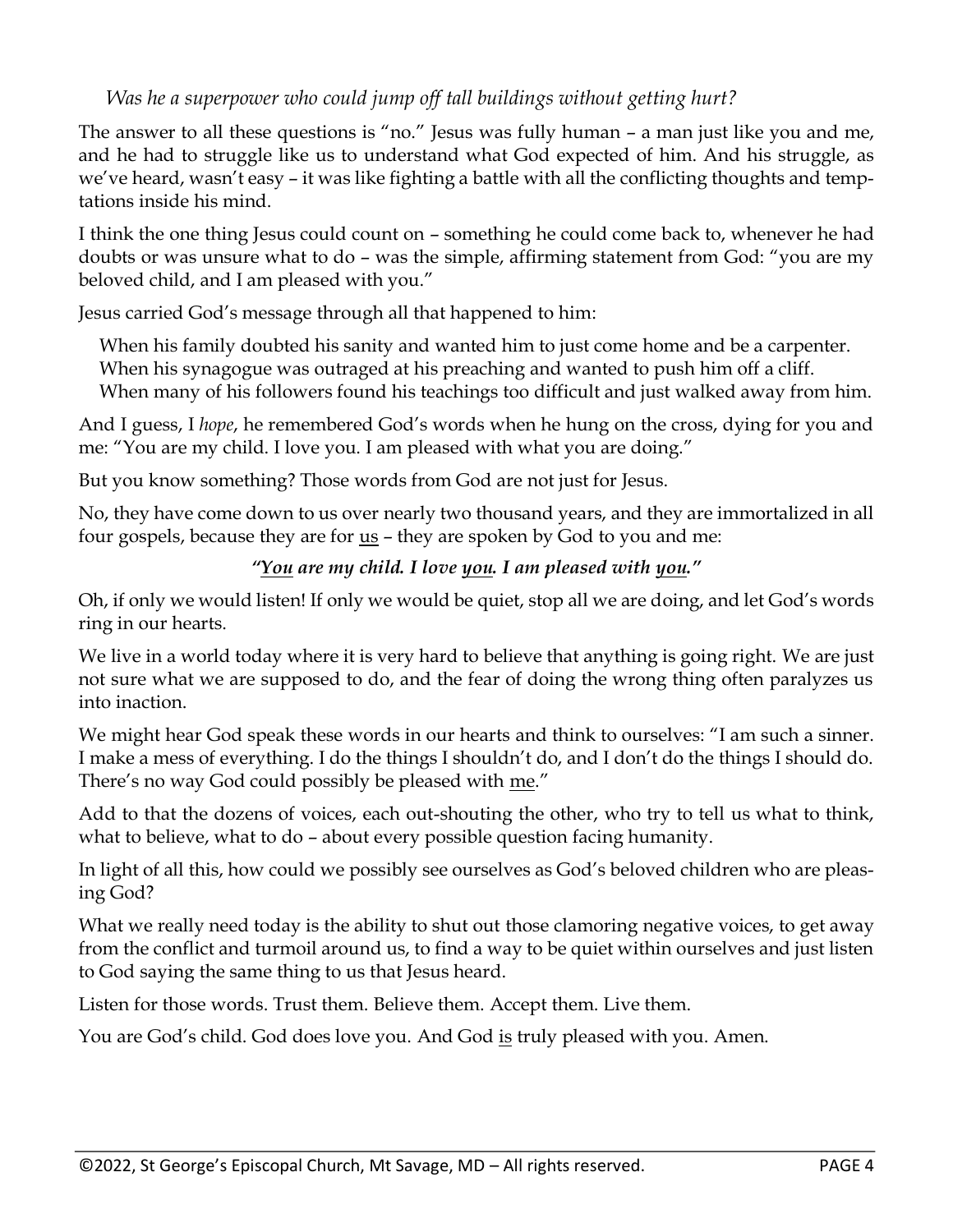### **FROM THE JUNIOR WARDEN – Jim Rice**

Thanks to everyone who took part in decorating St. George's for the Christmas Season! We now turn our attention to some necessary and costly maintenance.

As many of you have pointed out, over the past year some vinyl siding has blown off from the [embattlement](https://en.wikipedia.org/wiki/Battlement) area (square tower above the center of the nave). Additional siding has blown off in heavy winds. Fortunately we don't see any structural damage yet, because the new siding was installed over the old after the fire in the 1980s. Now, it has become brittle from years of age and weather. The Vestry approved the plan to re-cover all four sides of the embattlements, rather than just replace or patch the parts that have been damaged.



I have been in touch with several contractors, but the height of the work site and the need for scaffolding and climbing seems to be an obstacle. We received one estimate of "about \$2,500" just to put back the pieces that blew off - but there was no firm commitment, and now the weather prevents us from doing anything for the next few months. This is necessary maintenance to replace 30 year-old siding, and we need to complete it this year. It will be expensive, but doing this is key to our stewardship of the magnificent buildings that have been left in our care.

Another issue we have been dealing with is the boilers (the church is heated with hot water radiators). We replaced three old boilers about 11 years ago with two new energy-efficient units, and they had been doing well. However, we discovered a problem where swirling wind sometimes caused the exhaust from one boiler to enter the intake of the other one, causing damage to the interior of that boiler. We raised the exhaust pipes several feet to eliminate the problem, but the damage was done. We replaced many parts to try and get the damaged unit working again but it's not reliable and it keeps failing. I can't see any reason to keep throwing money at this failing unit, so I asked the contractor to give us a bid on a new one. We received an estimate to replace the damaged unit for \$7,000, which was accepted by the Vestry. The replacement work should be under way soon.



Our Saturday work-days (9AM until Noon) will resume on March 19, weather permitting. We don't have a sexton, so all major clean-up and maintenance is done by volunteers. We owe them all a debt of thanks, and I encourage everyone to join in as you are able.

### **THE WOMEN OF SAINT GEORGE'S**

\_\_\_\_\_\_\_\_\_\_\_\_\_\_\_\_\_\_\_\_\_\_\_\_\_\_\_\_\_\_\_\_\_\_\_\_\_\_\_\_\_\_\_\_\_\_\_\_\_\_\_\_\_\_\_\_\_\_\_\_\_\_\_\_\_\_\_\_\_\_\_\_\_\_\_\_\_\_\_\_\_\_\_\_\_

The Women of St George's donated 25 toiletry bags to the HRDC's women and families transitional housing facility in Cumberland. The Women will not meet during the winter months. A decision will be made at the first meeting of the year regarding what we will collect and donate to in the coming year. For any questions regarding the meetings or gathering times, see Karen Bonner, President.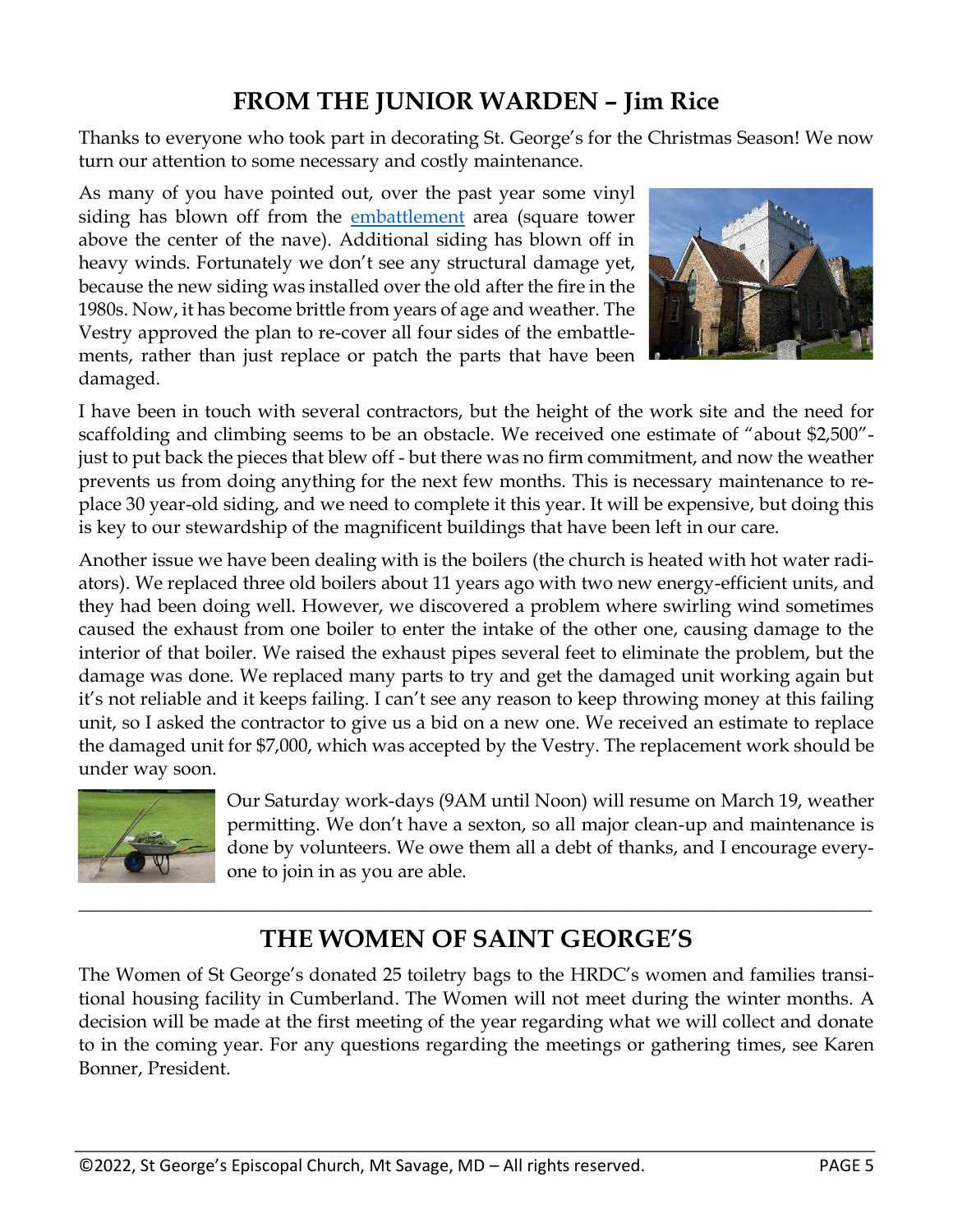### **LITURGICAL CALENDAR**

| January 2   | Second Sunday After Christmas                                                                                                                                                                                       |                                     |  |
|-------------|---------------------------------------------------------------------------------------------------------------------------------------------------------------------------------------------------------------------|-------------------------------------|--|
| January 6   | The Epiphany                                                                                                                                                                                                        |                                     |  |
| January 9   | First Sunday After the Epiphany – The Baptism of Our Lord Jesus Christ                                                                                                                                              |                                     |  |
|             | This year, we will observe the "full" season of Epiphany – all eight Sundays.                                                                                                                                       |                                     |  |
| February 27 | Last Sunday After the Epiphany - The Transfiguration of Christ                                                                                                                                                      |                                     |  |
|             | According to our traditional calendar, Septuagesima Sunday is February 13,<br>Sexagesima is February 20, and Quinquagesima is February 27.<br>("Quadragesima" - meaning "Forty Days" - is the Latin name for Lent.) |                                     |  |
| March 2     | Ash Wednesday - Holy Eucharist with the Imposi-<br>tion of Ashes in the church at 7 PM.                                                                                                                             |                                     |  |
|             | Weather permitting, Father Tom will distribute "ashes to go"<br>at the Rectory back door from 5:00 to 6:30 PM.                                                                                                      |                                     |  |
| April 10    | Palm Sunday - service at 9:30 AM                                                                                                                                                                                    |                                     |  |
| April 14    | Maundy Thursday - service in the parish all at 7 PM.                                                                                                                                                                | ететы                               |  |
| April 15    | Good Friday - service in the church at 7 PM                                                                                                                                                                         | and into<br>dust vou shall<br>eturn |  |
| April 17    | Easter Sunday - service at 9:30 AM                                                                                                                                                                                  |                                     |  |

### **Can you find the names of sixteen (16) books of the Bible hidden in the paragraph below?**

**\_\_\_\_\_\_\_\_\_\_\_\_\_\_\_\_\_\_\_\_\_\_\_\_\_\_\_\_\_\_\_\_\_\_\_\_\_\_\_\_\_\_\_\_\_\_\_\_\_\_\_\_\_\_\_\_\_\_\_\_\_\_\_\_\_\_\_\_\_\_\_\_\_\_\_\_\_\_\_\_\_\_\_\_\_**

*Hint: Some of the books have 1st, 2nd, etc. in their complete names – just ignore the numbers.* 

I once made a remark about the hidden books of the Bible (merely by fluke). It kept some people looking so hard for the facts, but for others it was a revelation. Some were in a jam, especially since the names of the books were not capitalized, but the truth finally struck home to numbers of readers. To others it was a real job. We want it to be a most fascinating few moments for you. Yes, there will be some really easy ones to spot. Others may require judges to help them. I will quickly admit it usually takes a minister to find one of them, and there will be loud lamentations when it is found. A little lady says she brews a cup of tea so she can concentrate better. See how well you can compete. Relax now, for there really are 16 names of books of the Bible in this story!

*For those who don't find them all, the answers are on page 9.*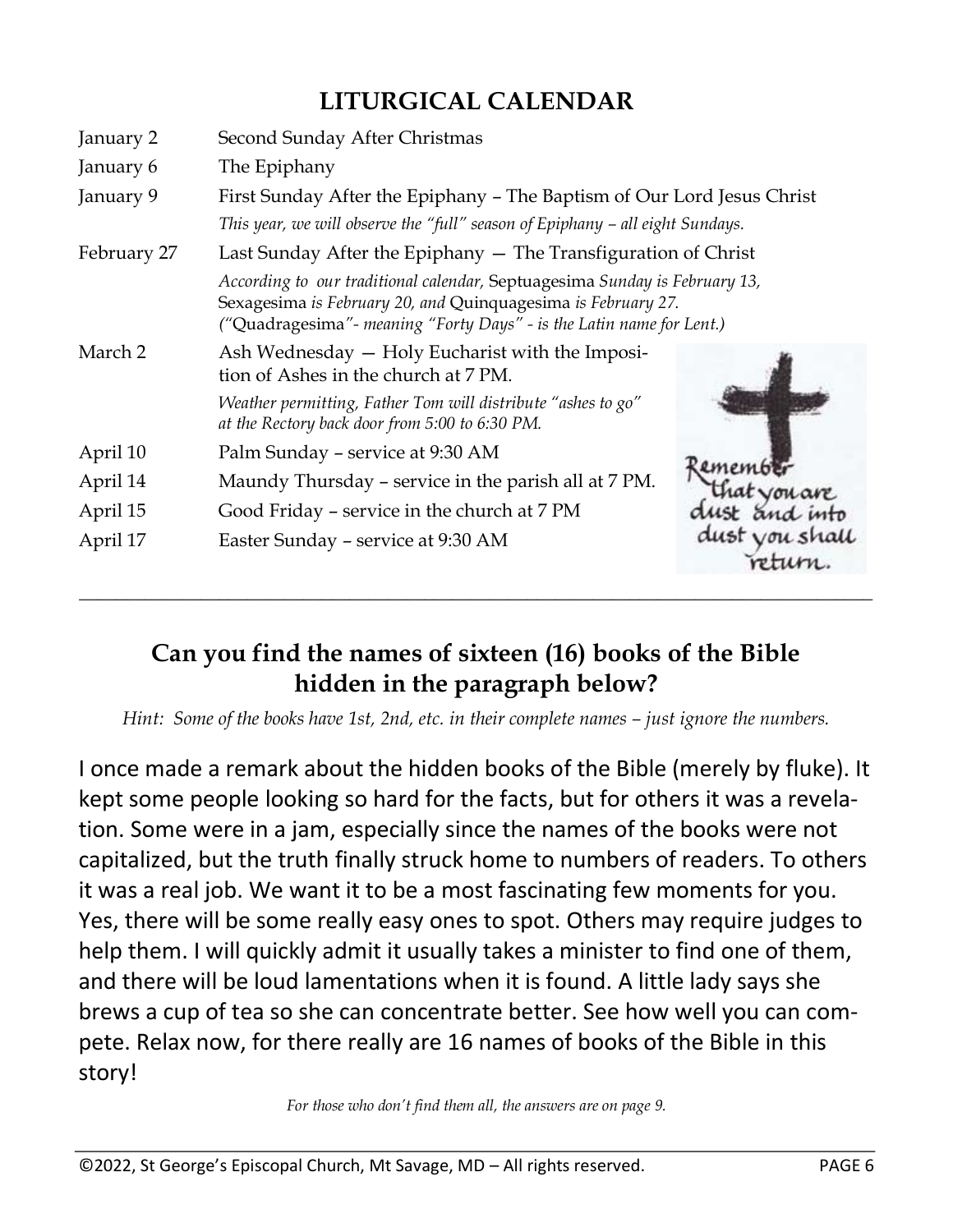### **INFORMATION FROM OUR PARISH NURSE**



First of all – **get your COVID vaccination and booster** – for yourself, for your family, friends & neighbors, and for everyone around you.

As the parish nurse, it seems like I continually ask people to wear a mask, wash their hands or social distance. I know we get tired of hearing these things, but until COVID 19 is under control all of these things are necessary.

Please do not neglect to continue to see your healthcare providers on a regular basis, keep updated on your medications, and things like your flu shots.

Unfortunately, the community of Mount Savage has lost a number of

friends to COVID. I know we would all like to resume our old lives with family and friends gathering together – but this doesn't seem possible at this time.

Please remember – if you need assistance getting to doctors' appointments or for tests please call the church office and leave a message. Someone will get back with you to help..

### **GUEST MEDITATION + WHAT IS RELIGION?**

\_\_\_\_\_\_\_\_\_\_\_\_\_\_\_\_\_\_\_\_\_\_\_\_\_\_\_\_\_\_\_\_\_\_\_\_\_\_\_\_\_\_\_\_\_\_\_\_\_\_\_\_\_\_\_\_\_\_\_\_\_\_\_\_\_\_\_\_\_\_\_\_\_\_\_\_\_\_\_\_\_\_\_

Imagine that we all live in *The Cathedral of the World*. Light pours in through stained-glass windows. Every religious "tribe" stands at its own window and experiences the light in its own way, according to its own beliefs and perspective.

The [religious relativists](https://www.desiringgod.org/messages/the-challenge-of-relativism) say, "It doesn't matter at which window I stand; the light is the same."

[Religious seekers](https://www.harvardsquarelibrary.org/theology-philosophy/appendix-henry-nelson-wieman-the-confessions-of-a-religious-seeker/) say, "I don't like the light at my window; I am going to move to another window"

[Fundamentalists](https://www.u-s-history.com/pages/h3806.html) say, "The light only shines through my window."

And the [religious fanatics](https://www.gotquestions.org/fanaticism-Christian.html) go around with hammers, smashing everyone else's window!

[St Augustine](https://en.wikipedia.org/wiki/Augustine_of_Hippo) used the Latin word *religio* (to bind together) to describe the bond between God and people.

Healthy religion unites people; toxic religion corrupts and uses God to create separation and hurt in the world. Religion is often "weaponized" – used to wage war, enslave and terrorize people, exploit the poor and vulnerable, even to compel people to abandon their own deeply-held and ancient beliefs and their unique relationship with God.

Religion should reconnect human beings – with creation, with each other, with God, and with Love [\(God IS love\)](https://www.biblegateway.com/passage/?search=1%20John%204:7-12&version=ESV). It should reunite us and re-introduce us to the ground of our being, the source of our existence. Some of what we attribute to God and God's "will" is actually about us, about what we want, about preserving and sanctifying our world-view. In other words, *we create God in our [own image](https://answersingenesis.org/genesis/what-is-image-of-god/)*.

Any time we envision God as punitive, angry, or vengeful, we are calling on aspects of ourselves which make us feel powerful and protected, chosen, above others, and giving ourselves the right to be punitive, angry, or vengeful *in God's name*.

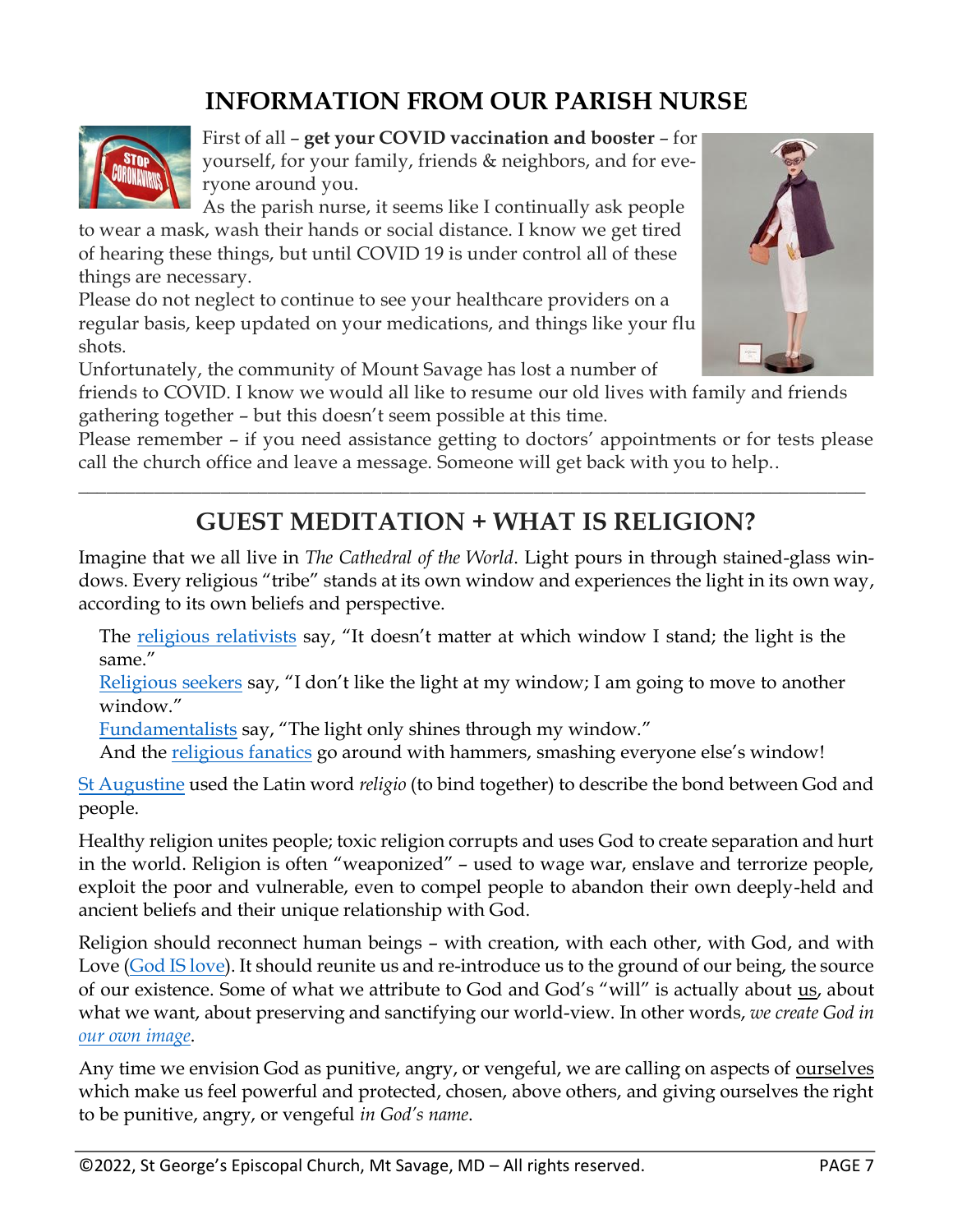When we read passages in the Bible and other spiritual sources where God is described in this way, we need to firmly anchor those words in the lives and times of the people who wrote them and in the context of their fears, needs, desires, and prejudices. Only when we do that can we sift through and find Love at the heart of all God says and does.

Among "religious" people today, especially in our fractious country, religion often means focusing on "what to do" and "how to do it," and insisting there is only one "right" way. This includes how we read and understand the Bible, how we welcome, or do not welcome, those who are different from us, and how we speak, pray, and interact as a community.

Sadly, many "communities" these days are better called "tribes" – tightly closed groups where everyone thinks and speaks the same way, and which are quick to discipline or even reject anyone or anything that challenges the standards and beliefs of the tribe. They devote a lot of energy to determining who is "in" and who is "out," while proclaiming their way is the only way and demanding others follow it.



A more Christ-like expression of "religion" is *putting faith into action* by speaking and doing, without being limited by "that's how we do it/have always done it." It requires intentionally breaking out of the boundaries and limits we consciously or unconsciously place on our interactions, our relations with others.

It means being open to all, seeing the face of God in everyone, hearing the voice of God even when it is saying something with which we have long disagreed, and feeling the love God has for the other person (and learning to love every person as God does).

Within our own lifetimes, we have seen an increase in disagreement, especially over issues of human sexuality and behavior.

#### **So, what is "true" religion?**

The Letter of James 1:26-27 says,

If anyone thinks he is religious and does not bridle his tongue but deceives his heart, this person's religion is worthless. Religion that is pure and undefiled before God, the Father, is this: to visit orphans and widows in their affliction, and to keep oneself unstained from the world.

Micah 6:8 sums it up well:

He has told you, O Man, what is good; and what does the Lord require of you but to do justice, and to love kindness, and to walk humbly with your God?

And John 13:35 nails it:

By this all people will know that you are my disciples, if you have love for one another.

As we begin a new year – one that promises to be full of more angry accusations, arguments, and name-calling – and perhaps even open violence – let us seek to practice *true religion*, namely to live out our love for God and neighbor, and to place no emphasis on the things that divide us.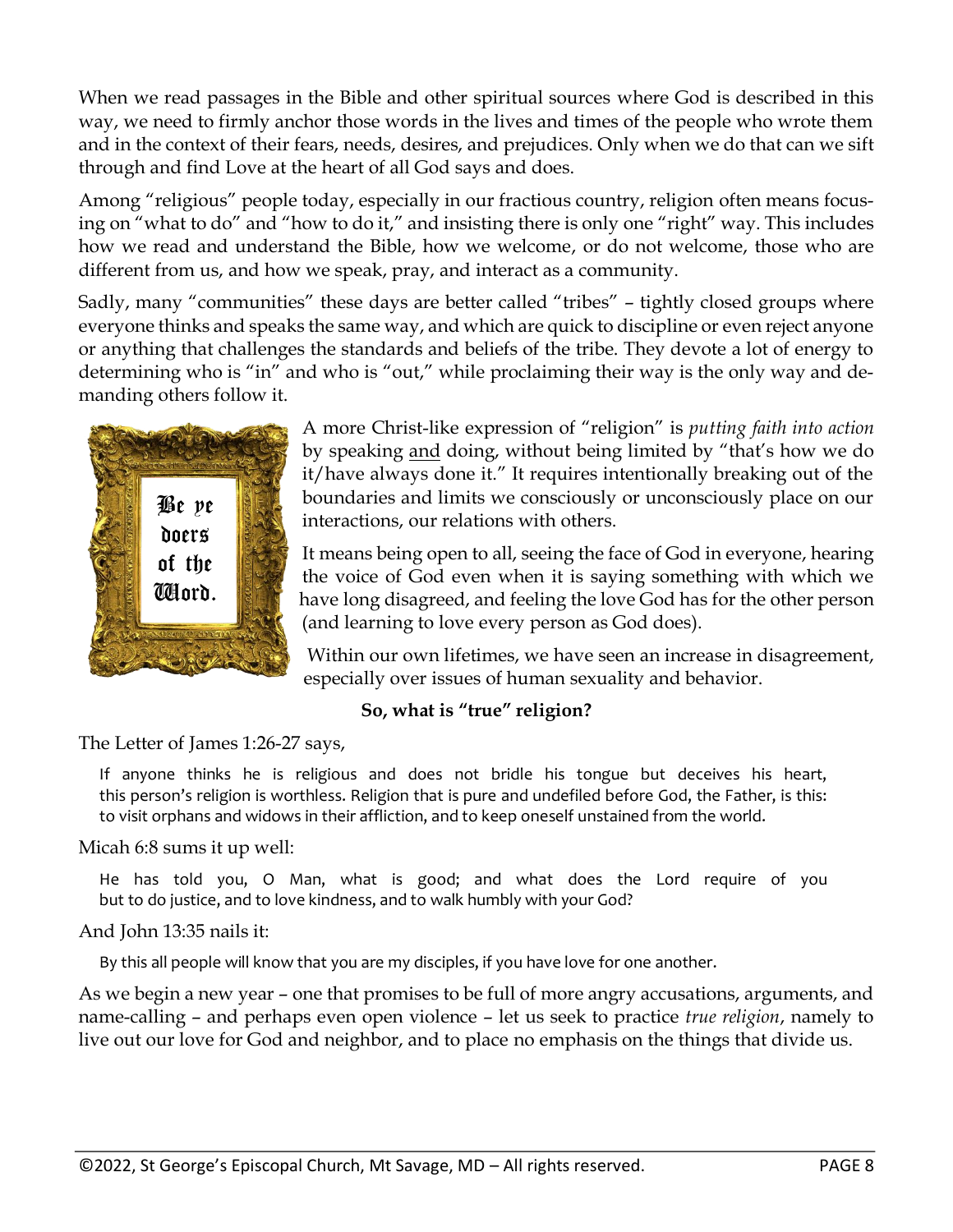### **POEM FOR THE TRANSFIGURATION OF CHRIST (Last Sunday After the Epiphany)**

*When the voice had spoken, Jesus was found alone. And Peter, James, and John kept silent and in those days told no one any of the things they had seen.—Luke 9:36*

Why not say it was the altitude, the hot sun, the long hike up the winding trail, the lack of food and drink, the thin air, wishful thinking?

Why not say we were dreaming, seeing things, hearing phantom voices in the warm breeze, manufacturing convenient meanings, telling wild tales like half-drunk sailors of what was—or wasn't—there?

Why not just say we didn't see whatever in the world it was we thought we saw? That would be easier.

It was late. We were young. It caught us by surprise, and left us wondering: without—then or now—even a clue how to put into words what it was we wanted to be true.

Poem by Bruce Robinson, published in *Covenant* – February 12,2015

### **FOOD PANTRY NEWS**

**\_\_\_\_\_\_\_\_\_\_\_\_\_\_\_\_\_\_\_\_\_\_\_\_\_\_\_\_\_\_\_\_\_\_\_\_\_\_\_\_\_\_\_\_\_\_\_\_\_\_\_\_\_\_\_\_\_\_\_\_\_\_\_**

The Mount Savage Food Pantry supplies people in the area with gift cards for four holidays during the year—Easter, Fourth of July, Thanksgiving, and Christmas. In 2021, 56 Thanksgiving gift cards, and 65 Christmas gift cards were given out. Please remember to let Karen Bonner or Sharon Logsdon know if you are aware of anyone in need of food.

### **SOUPER SUPER BOWL SUNDAY**



During January, St George's will collect *family-sized* containers of vegetables, soups, pastas, beans, rice, etc. to be donated to the [Union Rescue Mission of](https://www.urmcumberland.org/)  [Western Maryland,](https://www.urmcumberland.org/) which offers three hot meals a day, plus shelters for women, men, families, and handicapped persons. Please place your donations in the basket in the church before February 7th.

#### \_\_\_\_\_\_\_\_\_\_\_\_\_\_\_\_\_\_\_\_\_\_\_\_\_\_\_\_\_\_\_\_\_\_\_\_\_\_\_\_\_\_\_\_\_\_\_\_\_\_\_\_\_\_\_\_\_\_\_\_\_\_\_\_\_\_\_\_\_\_\_\_\_\_\_\_\_\_\_\_\_\_\_\_\_\_\_\_\_\_\_\_\_\_\_\_\_\_\_\_\_\_\_\_\_\_\_\_\_\_\_\_\_\_\_\_\_\_\_\_\_\_\_\_ *BIBLE BOOKS ANSWER:*

I once made a re**MARK** about the hidden books of the Bible (merely by f**LUKE**). It kept some people loo**KING S**o hard for the f**ACTS**, but for others it was a **REVELATION**. Some were in a **JAM, ES**pecially since the name of the books were not capitalized, but the t**RUTH** finally struck home to **NUMBERS** of readers. To others it was a real **JOB**. We want it to be **A MOS**t fascinating few moments for you. Y**ES, THER**e will be some really easy ones to spot. Others may require **JUDGES** to help them. I will quickly admi**T IT US**ually takes a minister to find one of them, and there will be loud **LAMENTATIONS** when it is found. One lady says s**HE BREWS** a cup of tea so she can concentrate better. See how well you can com**PETE. R**elax and enjoy the challenge, for there really are 16 names of books of the Bible in this story!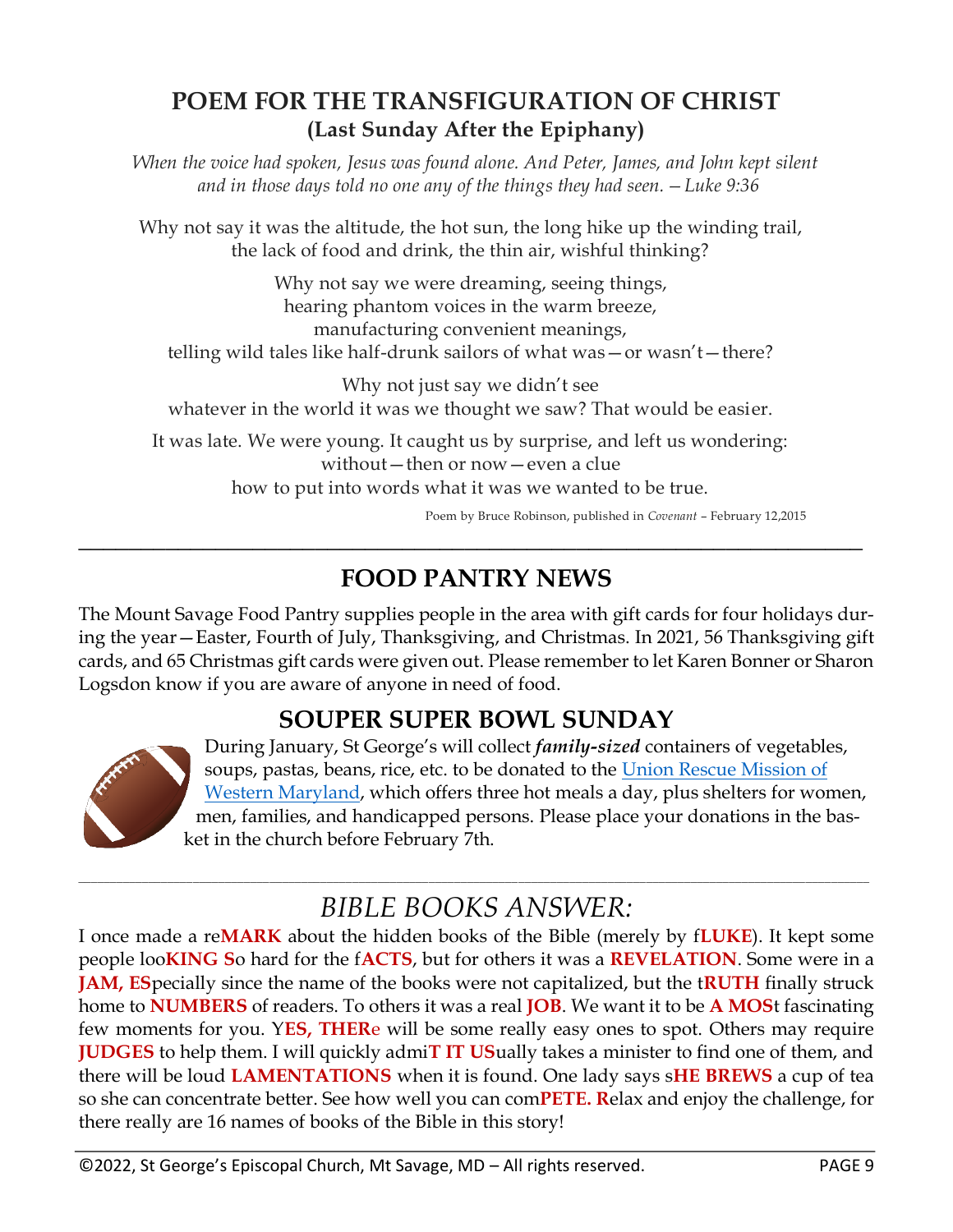### **SAINT GEORGE'S PRAYER LIST**

Becky Watkins Bonnie Pryor Bud Bridges Carolyn Monahan Charles Glass Darrell & Mary Sue Glass Dawn Downey Dennis Carder Diana Michael Don Witteg Ellen Jenkins Davis Emily Carnell Evelyn Hausrath Frank Morgan Grace Lepley Grayson Turano Henry Snyder Janet Reynard Janie Taccino Jeff Hall Jerome Cassidy John Bridges John Watts, Sr Judy Hudson Lester Beal Lynne Campisi Mario Campisi Mary Louise McKenzie Mina Uhl Ollie Rephann Porter Beard Robert Flynn Rusty Bridges Ruth Beal Sandra Swanger Shawn Dom Shirley Bridges



### Prayer for the Sick

O God of heavenly powers, by the might of your command you drive away from our bodies all sickness and all infirmity: Be present in your goodness with your servants for whom we pray, that their weakness may be banished and their strength restored; and that, their health being renewed, they may bless your holy Name; through Jesus Christ our Lord. Amen.

### Prayer for Those Who Care for the Sick

Sanctify, O Lord, those whom you have called to the study and practice of the arts of healing, and to the prevention of disease and pain. Strengthen them by your life-giving Spirit, that by their ministries the health of the community may be promoted and your creation glorified; through Jesus Christ our Lord. Amen.

PLEASE NOTE: If you would prefer to receive this newsletter by email, rather than postal mail, please call or email the office and help us save money on printing and postage.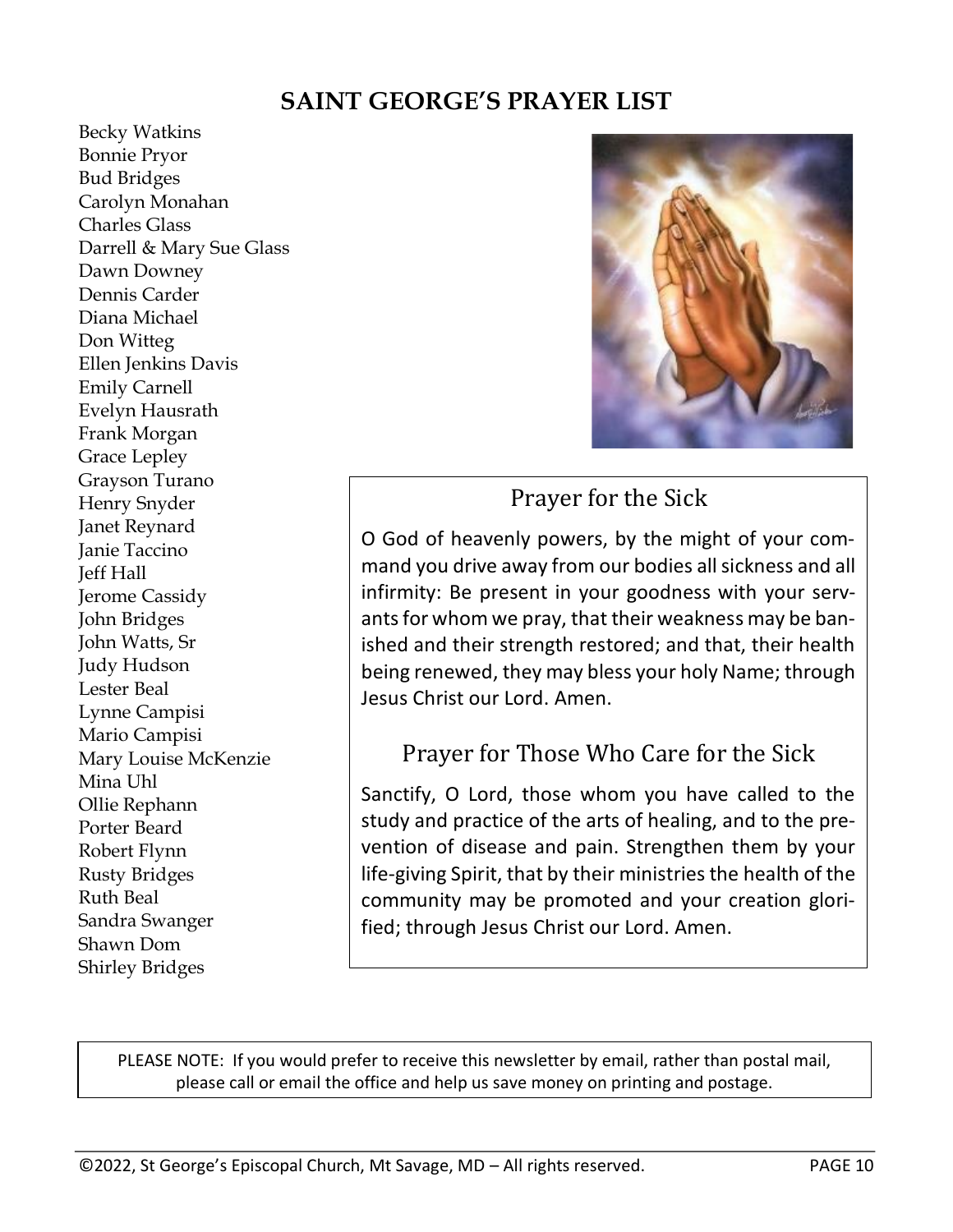### **Birthdays & Anniversaries**

Peggy Hess Sarah Johnson McKenzie Glass Kay Wade Kenneth Preston, Jr. Holly Warne Carol Harr Kristi Downey Bob Kreiger Joseph Neder Macy (Beal) Eichhammer Carla Kaufman Alice Stevens Lauren Elizabeth Kreiger-Soles Lydia Martin Steven Natolly Rick Neder Krista Imes Sweitzer Lauren Krieger Rebecca Stevenson Alice Neder Denis Brion Taylor Logue David Festerman

**January February**

#### *Birthdays Birthdays*

Judy Hudson Abigail Hall Marie Ellis Rebecca Short Beth Durst J.D. Durst Becky Weatherholt Taylor Downey Drake Downey Virginia Bishop Ethan Tumy Kenneth Preston Hope Stevens Pam Neder Mary Ann Yutzy Clarence Finzel Bev O'Donnell

*Anniversaries Anniversaries* Dee & Elliott Stallings Sarah & Rob Johnson Harold & Virginia Bishop Jim & Lydia Martin

(None this month)

*You may purchase the 2022 Parish Calendar of Birthdays, Anniversaries, and Memorials for \$1.50 from the Women of St George's. Please call the office if you would like a calendar mailed to you.*